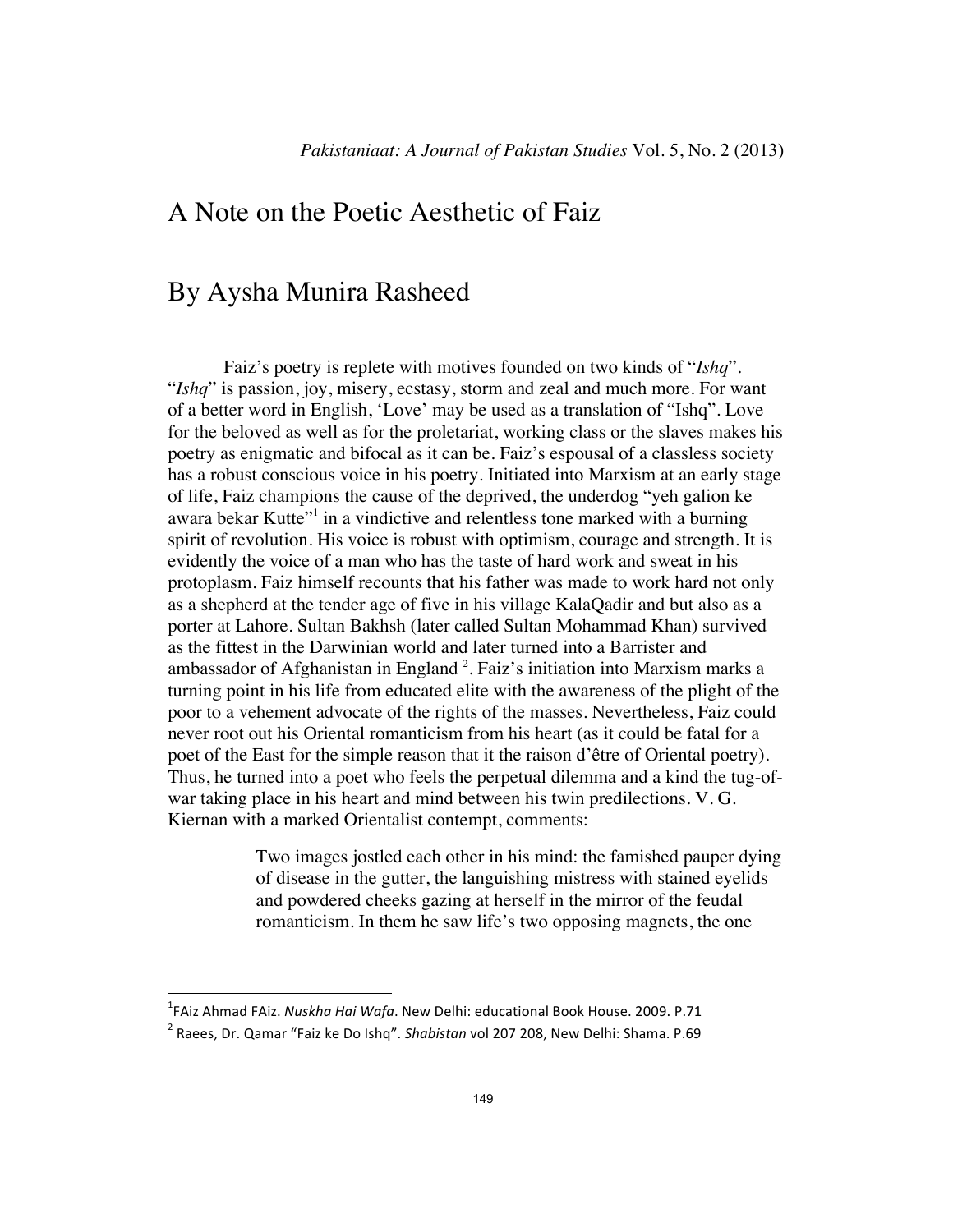drawing him by his positive, progressive self, the other by his backward, unregenerate self".<sup>3</sup>

 Despite having a strong proclivity for egalitarian values, Faiz's literary instinct could not contemplate writing in an "Urdu coarsened and merged with Hindi into a 'Hindostani' lingua franca of marketplace"<sup>4</sup> and he chose to follow the beautiful yet "winding" road of Persian vocabulary, that led into the heart of Central Asia and into luxurious dream-world of goblet and minaret, rose and houri [sic]"<sup>5</sup>. The language used in Faiz has in no way any aspiration to be simple in the spirit of Wordsworth's "poetic diction"; his imagery is oriental, full of sensuousness; his allusions are drawn on Semitic tradition with revolution envisioned as apocalypse and his vision of the ideal society Marx-inspired. It is aesthetically appealing and rhetorically most inspiring poetry that embalms and soothes a reader, sick and tired of the mundane and gives her/him one of the best aesthetic experiences available in Urdu, on one hand, and stirs and moves her/him into a revolutionary zeal, on the other.

 Faiz's attempt is to sensitize not only the class of people who are trained and groomed to appreciate and value what is considered aesthetic and cultural capital<sup>6</sup>, but also the real proletariat including the lowest strata e.g. the factory workers and Tonga puller. The message for the downtrodden proletariat to rise up and raise voice against centuries of oppression, exploitation and tyranny is encoded in a language that is an admixture of the simple and the complex. Ironically, it is very much unlikely if not impossible for the proletariat to have the required taste and knowledge to unpack the real potent of Faiz's message.

 It will draw very few instances of empirical contestation to say that taste is a matter of one's class and one's social place and that it is an acquired disposition.

<sup>&</sup>lt;sup>3</sup> Kiernan, V. G. (tr.) *Poems by Faiz Ahmad Faiz*. New Delhi: People's Publishing House (Pvt) Limited. 1958. P.8

 $<sup>4</sup>$  Ibid. p.7</sup>

 $<sup>5</sup>$  Ibid. p.7</sup>

<sup>&</sup>lt;sup>6</sup> Bordieu *Forms Of Capital.* 1984. Source. *Knowledge Policy*. in J. Richardson (Ed) HAndbookof Theory and Research for the Sociology of Education (Nw York, Greenwood),pp 241-258. Tr. By Richard Nice.

http://www.marxists.org/reference/subject/philosophy/works/fr/bourdieu.htm.! accessed on 08.11.2009.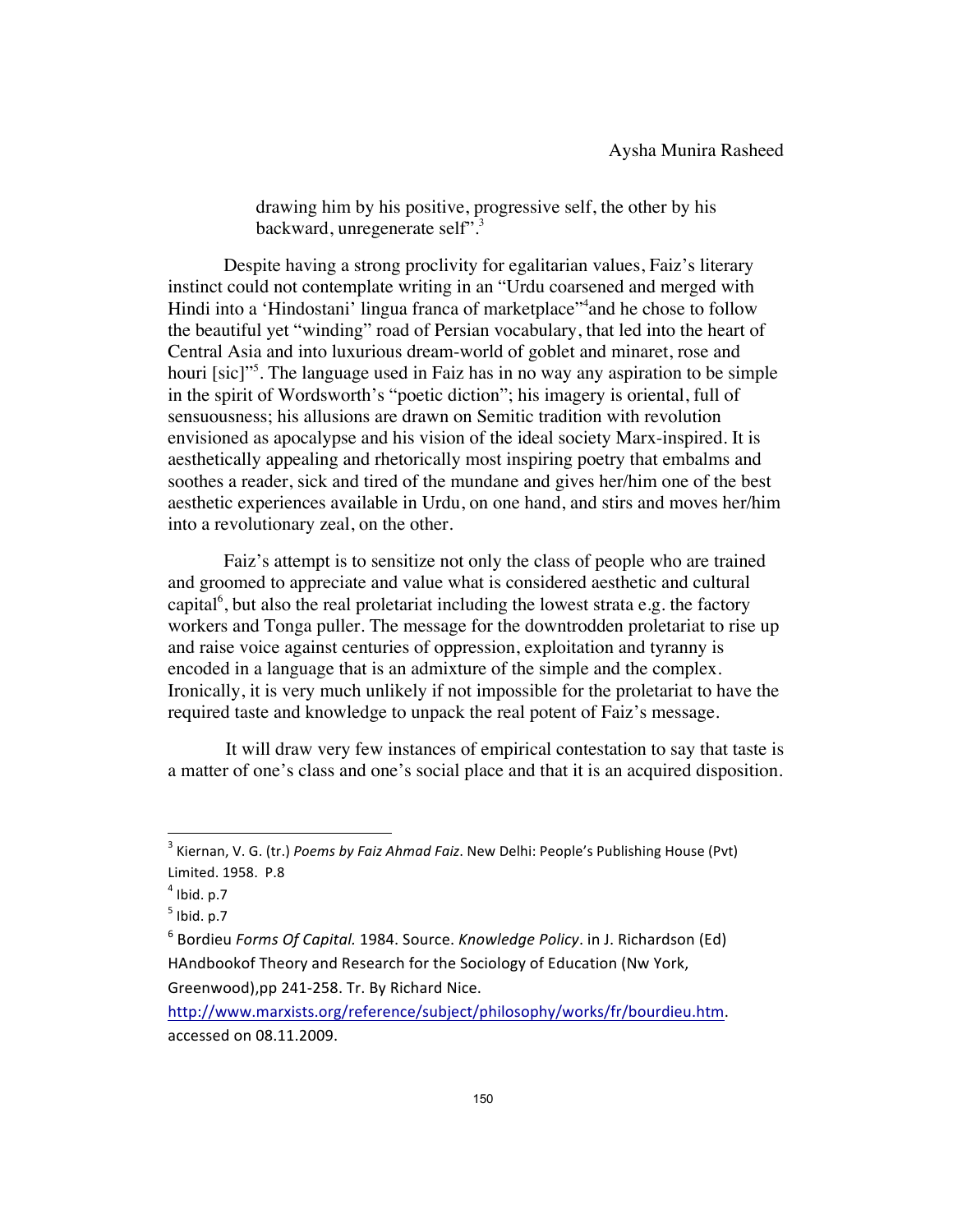Pierre Bordieu in *Distinctions: A Social Critique of the Judgement of the Taste*  (1984) says:

> Taste is a practical mastery of distributions which makes it possible to sense or intuit what is likely (or unlikely) to befall — and therefore to befit — an individual occupying a given position in social space. It functions as a sort of social orientation, a 'sense of one's place', guiding the occupants of a given place in social space towards the social positions adjusted to their properties, and towards the practices or goods which befit the occupants of that position".<sup>7</sup>

 Without any validation for essentialist explanation of the class and taste, it definitely warrants acceptance that inculcation and acquisition of taste is a matter of social orientation according to one's social space where an individual moves, acts and hinges as a social agent, a part of the social system. The aesthetic taste is not primarily dependent on an individuation process but rather upon a 'sense of one's place'.

 With this approach to the aesthetic taste, reading Faiz or any aesthetic thinker/ practitioner lead to the birth of certain problems. Faiz's "Intesab"<sup>8</sup> with its special tribute to those belonging to the lower strata in the social hierarchy namely the moribund clerks, the postmen, the Tonga puller, the engine drivers, the factory workers, the kingly and divine representative farmers and the sleepless mothers of hungry children enunciates his sincere concern for and occupation with the underdog (pun intended including the literal and figural meanings corresponding to the literal translation of the English phrase into Urdu). Faiz's burlesque on Iqbal's "Tarique ki Dua", "Kutte"<sup>9</sup> reveals the metaphorical association of the dogs with the hard-working labourers, hardly sentient and cognizant human beings, similar to Arnold's men living in "a brazen prison", "With their heads bent o'er their toil, they languidly / Their lives to some

<sup>&</sup>lt;sup>7</sup> Bordieu, Pierre. "Classes and Classifications". Source. *Distinction: A Social Critique of the Judgement of the Taste.* (1979) tr. Richard Nice, published by Harvard University Press, 1984,  $604$ pp. – selected from pp. 466-484.

http://www.marxists.org/reference/subject/philosophy/works/fr/bourdieu.htm accessed on 08.11.2009.

<sup>&</sup>lt;sup>8</sup> Faiz, "Dedication". *Nuskha Hai Wafa*. New Delhi: educational Book House. 2009. P.79

<sup>&</sup>lt;sup>9</sup> Faiz, "Dedication". *Nuskha Hai Wafa*. New Delhi: educational Book House. 2009. p.79.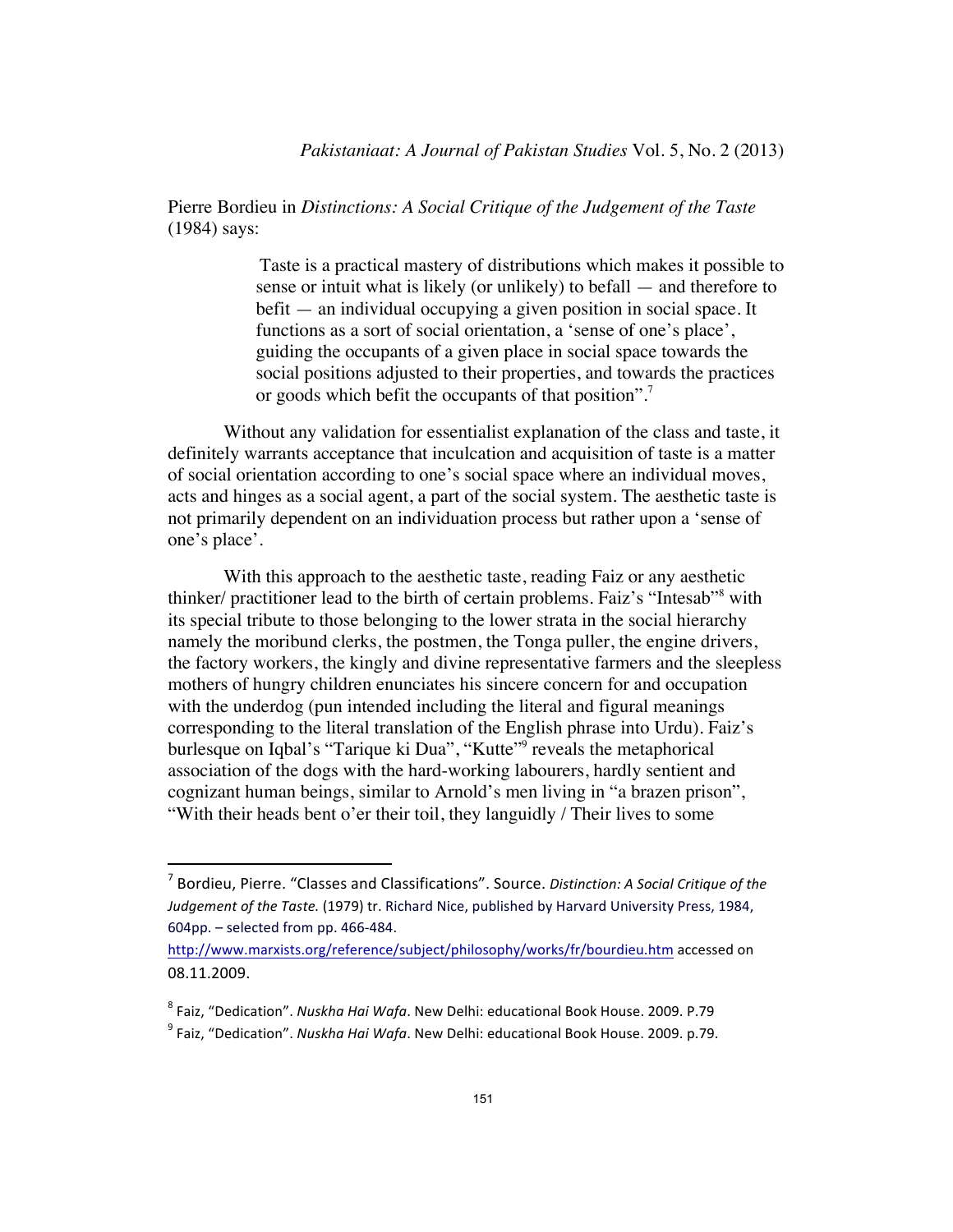unmeaning taskwork give, / Dreaming of nought beyond their prison wall $"^{10}$ . In the oriental context, dogs are chiefly looked at with contempt. The pun with the word 'underdog' is easily discernible. The play between the sign and the signified privileges the former for the elite aesthete and Faiz comes out with flying colours when rendered into music or even in a common leisurely read or recitation. On the other hand, the full potent of his message escapes the attention of a significant part of his audience. '*Dahqan'* in all probability is unmindful of the fact that he is '*dahqan*' (farmer) and '*naib fi arzillah*' (vicegerent on earth)<sup>11</sup>. That history has witnessed changes/revolutions in the hands of such people, in no way, warrants a complete shift or transformation in the distribution of aesthetic judgement as a form of capital. As capital is also "accumulated labor"<sup>12</sup> and not only a fickle and freaky incident possible in relation to hard work and chance.

 Any hope and prospect about revolution is based upon a Utopian assumption of a "world without inertia, without accumulation, without heredity or acquired properties, in which every moment is perfectly independent of the previous one, every soldier has a marshal's baton in his knapsack, and every prize can be attained, instantaneously, by everyone, so that at each moment anyone can become anything"13 barring that aesthetic value inextricably embedded in the Faiz's message is a part of what is beset with "the set of constraints, inscribed in the very reality of that world, which govern its functioning in a durable way, determining the chances of success for practices<sup>"14</sup>. The set of constraints which is not dependent on chance as much as it is on durable practice may hinder access to Faiz's poetry for a large part of his audience. It is a form of capital that does not depend on accidental occurrences as may happen in a world without any link to the past, a world "without inertia" and "accumulation". It is a matter of gradual acquisition that may -though not necessarily always- span even lives of generations sometime. If it does not involve generations, at least the luxury of moments of leisure is what is necessary for an individual, busy pursuing, imbibing and internalizing aesthetic taste which is defined by the already elite class people.

<sup>&</sup>lt;sup>10</sup> Arnold, Matthew. Whispering Reeds: An Anthology of English Poetry. Ed. D. K. Barua. New Delhi: Oxford University Press. 1975. p.79.

<sup>&</sup>lt;sup>11</sup> Faiz *Nuskha Hai Wafa*. New Delhi: educational Book House. p.394

<sup>&</sup>lt;sup>12</sup> Bordieu, *Forms of Capital*.

 $13$  Ibid.<br> $14$  Ibid.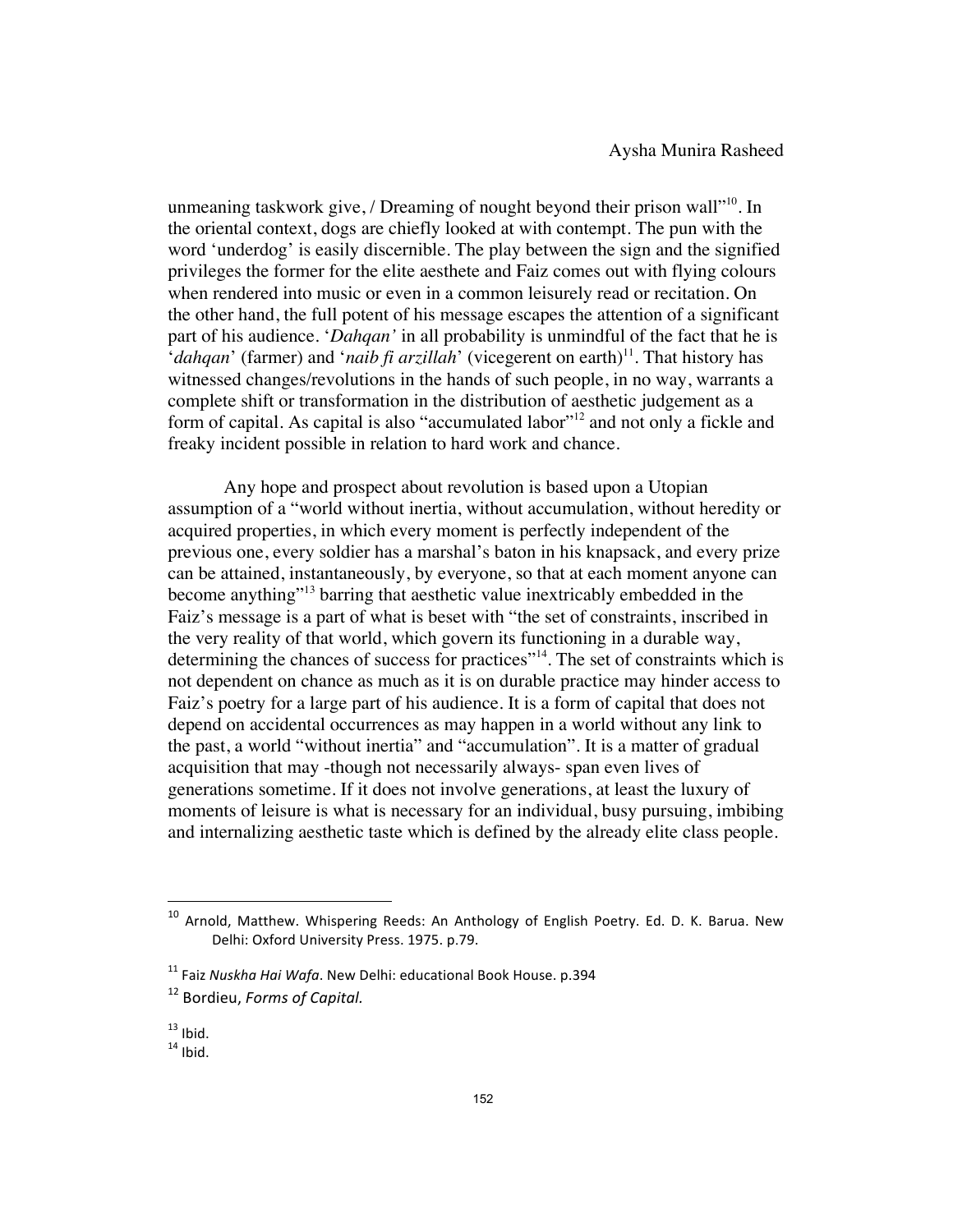## *Pakistaniaat: A Journal of Pakistan Studies* Vol. 5, No. 2 (2013)

Education and aesthetic sense are a part of what Bordieu calls cultural capital. Aesthetic sense cultivated and refined has the ability to convert into a form of capital easily in social field. This embodied form of capital gives fame, respectability and position which results in a more transcendental form of capital with more longevity. Set against Philistinism and Barbarianism<sup>15</sup>, this refinement carves a durable niche for the social agents. Faiz Ahmad Faiz's Poetry, following the Oriental tradition of beauty and sounds, winding, meandering, and labyrinthine in its signification, in brief, displays a kind of aesthetic which may appeal to the literati and aesthetes of the East. As a matter of fact, this is true about all literature and its definition of an aesthetic. What is considered aesthetic of a time and culture is valued and acquired, endorsed, perpetuated and maintained as aesthetic of the future, blurring the mark between subjective and objective. Thus its acquisition demands more sustained labour and pays in terms of more durable and transcendental capital.

Aesthetic sense is a marker of class, with its close liaison with education and other cultural refinements. Major Is'haaq, Faiz's fellow inmate compares his assignment of writing Preface to Faiz's *Roodad-e-Qafas* with having been given a white elephant, a task too formidable and ambitious for the status of the son of a peasant:

> Ek kisan aur khas kar nau aabadiyati mulk ke kisan ke bete ki tarbiyat hi kya hoti hai. Dehati schoolon ki taleem aur woh bhi tawahhum parasti aur jehalat ke ghenaune saayon tale' aise mahol mein jis tarah ghurbat o naadari ke tufail parhne likhne ki nisbat hal ki lakeer seedhi rakhna' dhurdhnagar ki negahbani karna aur bailon ke liye chara lana zyada qadar ki nigah se dekha jata hai...<sup>16</sup>

> What can be the standard of cultivation of the son of a farmer and especially a farmer of a newly established country? Education in rustic schools and that too under the darkness of detestable superstition and ignorance, where owing to abject poverty, ploughing and tilling in the right direction and grazing the cattle is perceived as

 $15$  Arnold, Matthew. Culture and Anarchy: An Essay in Political and Social Criticism. 1989. http://www.gutenberg.org/ebooks/4212. accessed on 9.9.10.

<sup>&</sup>lt;sup>16</sup> Is'haaq, Major Mohammed. "Deebacha". *Nuskha Hai Wafa*. Faiz Ahmad Faiz. New Delhi: Educational Book House. 2009. P. 9-10.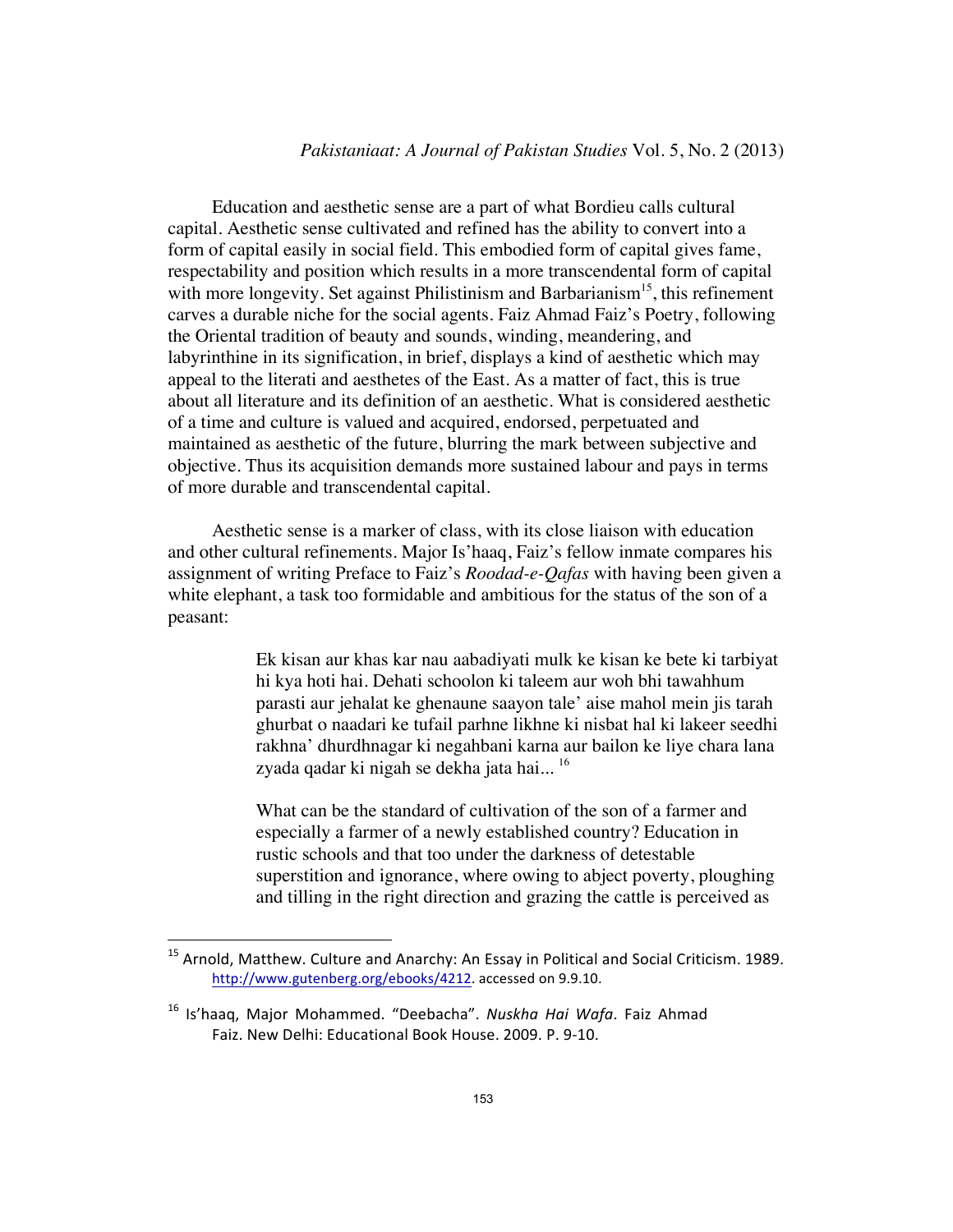more valuable and important works than reading and writing... (translation mine)

Thus the association of Faiz's poetry with high culture and arts sounds formidable for the humble lesser beings (in which the above quoted writer is definitely not included, for all his modesty).

Nevertheless, in Faiz, there is a celebration of not only the intellect which is often a prerogative of the upper class that can afford time and energy to spend on and devote to the acquisition of intellectual prowess and aesthetic taste; but there is also a bonhomie about physical strength that the proletariat are more associated with as theirs is a real struggle of the body and its sustenance. Hands, mouth and lips, voice, a tall and erect body accustomed to hard work are the main sources of power. This celebration of body with its various manifestations of power, its moment of glory under the sun, its assertion in the form of sweat and blood is also reminiscent of Aristotelian idea that *metics* were ruled by minds whereas slaves by bodies.  $17$ 

Faiz's use of the allusion to the Semitic idea of apocalypse in a figural signification of a complete revolution of the proletariat is an evidence of Derrida's proposition "iterability alters"18. Drawn on the concept of Judgement Day, this apocalypse, a day of revolution is customized by the writer as a day of reward and punishment for the oppressed and the oppressor respectively. The poem with the Quranic tiltle "*Wa Yabqa Wajho Rabbik*..."19 and the entire description of the event seems to have put forth the concept of Doomsday akin to the Quranic description (e.g. *Quran* 81:3, 99:1) as a more "universal", "normal" and "central"<sup>20</sup> case while the Revolution may be considered "peripheral", marginal or "derivative" from the concept of the Day of Judgement. This day of Devine Judgement is a promise given by Quran which may prove a source of great consolation for the deprived underdogs of the human world with an idea of a life

accessed on 05 Feb2011.

<sup>&</sup>lt;sup>17</sup> Day, Gary. *Class*. London and New York: Routledge. 2007.p.3.

<sup>&</sup>lt;sup>18</sup> Derrida, Jaques. *Limited Inc*. Evanston: Northwestern University Press. 1977.p.62.

 $19$  Quran 55:27

<sup>&</sup>lt;sup>20</sup>Balkin,JackM. "Deconstruction." http://www.yale.edu/lawweb/jbalkin/articles/deconessay.pdf>